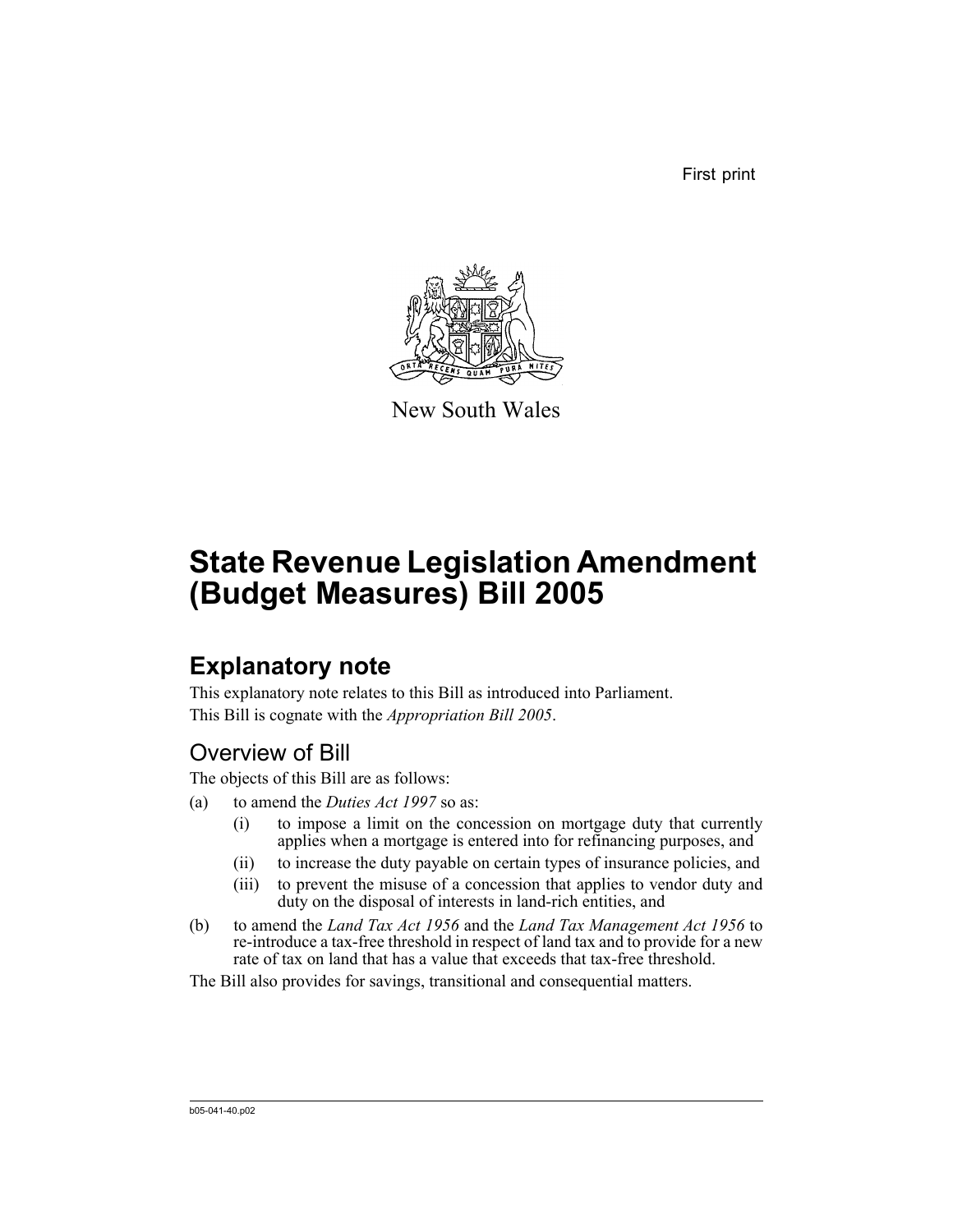Explanatory note

## Outline of provisions

**Clause 1** sets out the name (also called the short title) of the proposed Act.

**Clause 2** provides for the commencement of the proposed Act on the date of assent, with some exceptions (explained below).

**Clause 3** is a formal provision that gives effect to the amendments to the Acts set out in Schedules 1–3.

## **Schedule 1 Amendment of Duties Act 1997 No 123**

### **Refinancing concession**

At present, mortgage duty is not payable on a mortgage where the mortgage is created for refinancing purposes, that is, if the mortgage secures an amount borrowed under an earlier mortgage in respect of which mortgage duty has already been paid.

The amendments impose a limit on this concession, so that mortgage duty is not payable on the first \$1,000,000 of the amount secured by the earlier mortgage. Mortgage duty will be payable at the rate of \$4 per \$1,000 above that maximum. See **Schedule 1 [5]–[7]**.

The changes will not apply to refinancing mortgages where the property secured is land used for primary production or aquaculture. See **Schedule 1 [4] and [5]**.

A provision is also introduced to prevent persons from transferring mortgages in order to avoid liability for mortgage duty. See **Schedule 1 [8]**.

The amendments have effect from 1 August 2005.

### **Insurance duty**

At present, for the purpose of charging insurance duty, general insurance is divided into 2 types. Duty is chargeable at the rate of 5% of the premium on type A insurance, and at 2.5% of the premium on type B insurance. Type B insurance includes crop insurance and livestock insurance. Type A insurance is all general insurance other than type B insurance.

The amendments divide general insurance into 3 types, and provide for a levy of 9% on type A insurance, 5% on type B insurance and 2.5% on type C insurance. Type C insurance includes crop insurance and livestock insurance. Type B insurance includes motor vehicle insurance, aviation insurance, disability income insurance, occupational indemnity insurance and hospital and ancillary health benefits insurance. Type A insurance is all general insurance other than type B or C insurance. See **Schedule 1 [9]–[12]**.

The amendments have effect from 1 September 2005. See **Schedule 1 [14]**.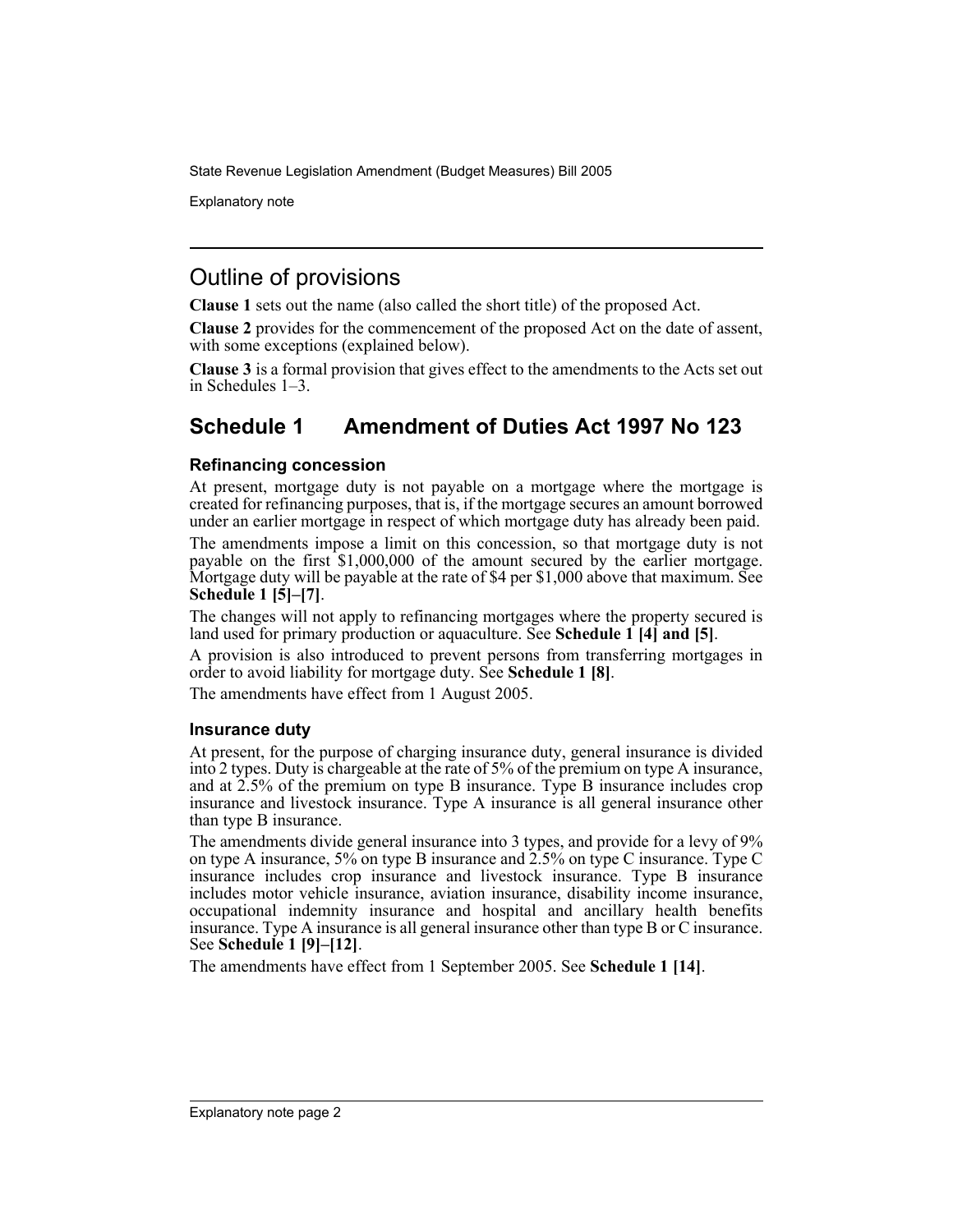Explanatory note

### **Concessions for vendor duty and land-rich disposal duty**

At present, a vendor duty concession applies to a transfer of land-related property if the dutiable value of the land-related property at the time of transfer does not exceed the dutiable value of the land-related property at the time of its acquisition by the vendor by more than 15%. An exemption applies if the increase in dutiable value does not exceed 12%, and a discount applies if the increase in dutiable value exceeds 12% but not 15%. A similar concession applies to the duty payable on disposals of interests in land-rich entities.

The amendments make special provision for the application of the concession in cases where the land or interest disposed of is held subject to a trust. The object of the amendments is to make it clear that a mere change in the legal ownership of land-related property or an interest that is held in trust does not necessarily result in a new acquisition being made for the purpose of the concession.

In the case of a vendor duty transaction, if the vendor acquired the land-related property concerned by means of a dutiable transaction that was not chargeable with ad valorem duty, the amendments deem the vendor to have acquired the land-related property when the last dutiable transaction relating to that land-related property, being a dutiable transaction that was chargeable with ad valorem duty as a transfer of the land-related property, occurred. This is to prevent a situation where a new trustee is appointed to a trust, resulting in a change to the legal ownership of land-related property, and the acquisition by the trustee of that legal interest is treated as a new acquisition of the land-related property for the purposes of the vendor duty concession, even though ad valorem duty may not have been paid on that transfer of legal ownership. Under the amendments, an ad valorem duty transaction is required in order to obtain the benefit of the concession. See **Schedule 1 [1] and [2]**.

A similar amendment is made to the corresponding provisions relating to the duty payable on the disposal of an interest in a land-rich entity. If an interest in a land-rich entity is acquired on trust, it is the date on which the beneficial owner of the interest acquired the interest, rather than the date on which the person disposing of the interest acquired the interest, that is treated as the date on which the person making the disposal first acquired an interest in the land-rich entity. See **Schedule 1 [3]**.

The amendments also make it clear that, for the purposes of the concession, an acquisition of land by a linked entity of a land-rich entity is treated as an acquisition by that land-rich entity. See **Schedule 1 [3]**.

The amendments will have effect as if they had commenced on the date on which the Bill for the proposed Act was introduced in the Legislative Assembly. See **Schedule 1 [14]**.

### **Savings and transitional**

**Schedule 1 [13] and [14]** contain savings and transitional matters.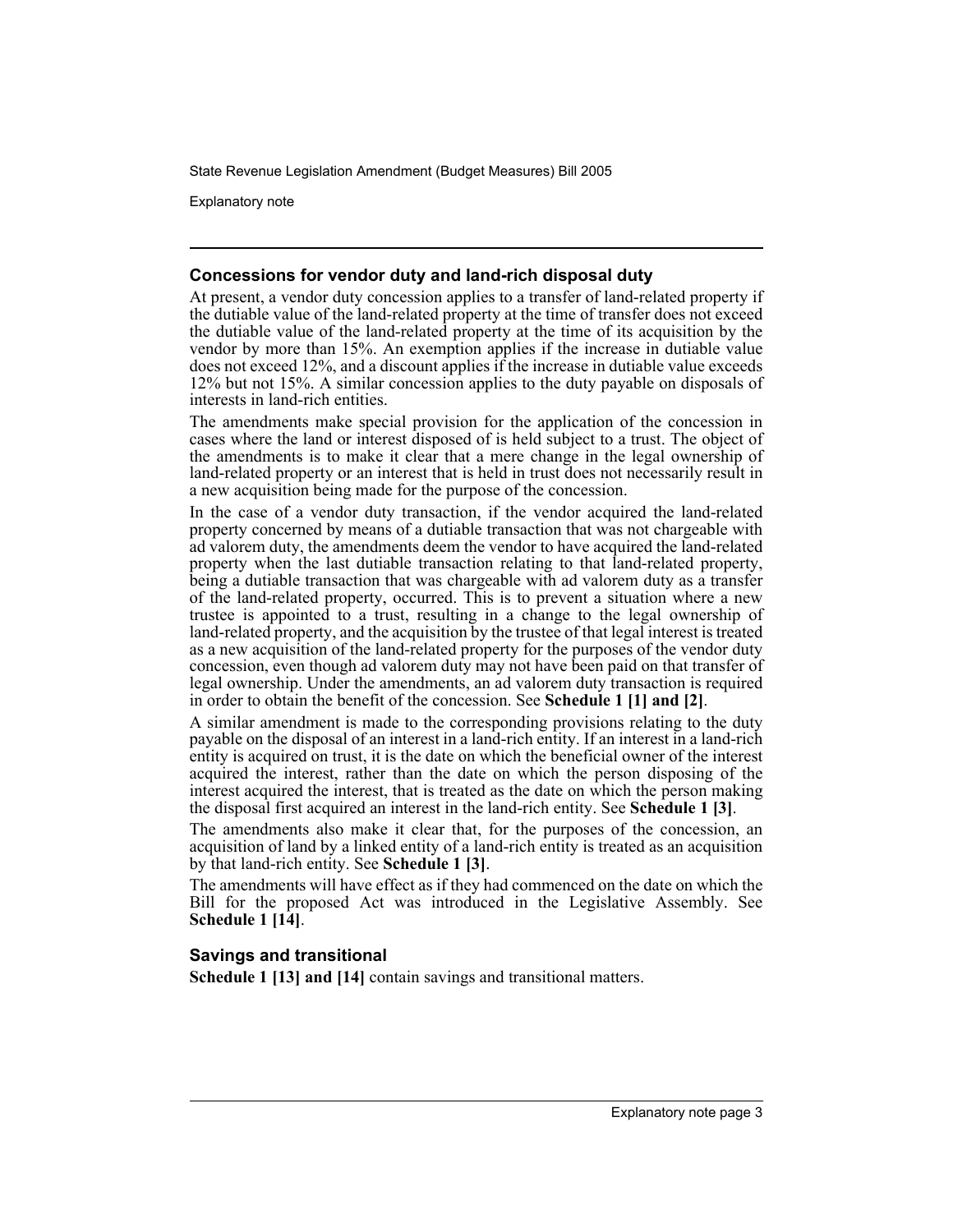Explanatory note

## **Schedule 2 Amendment of Land Tax Act 1956 No 27**

**Schedule 2** re-introduces a tax-free threshold for land tax. The new threshold will be \$330,000 for the 2006 land tax year and will be indexed thereafter. If a land owner's aggregate taxable land value is more than \$330,000, the land will be taxed at a rate of \$100 plus 1.7 cents for each \$1 in excess of the threshold.

### **Schedule 3 Amendment of Land Tax Management Act 1956 No 26**

**Schedule 3** provides for the determination of the tax threshold for land tax in connection with the amendments made by Schedule 2. It provides for the indexation of that threshold by the Valuer-General to account for movements in land values, and for other consequential (including savings and transitional) matters.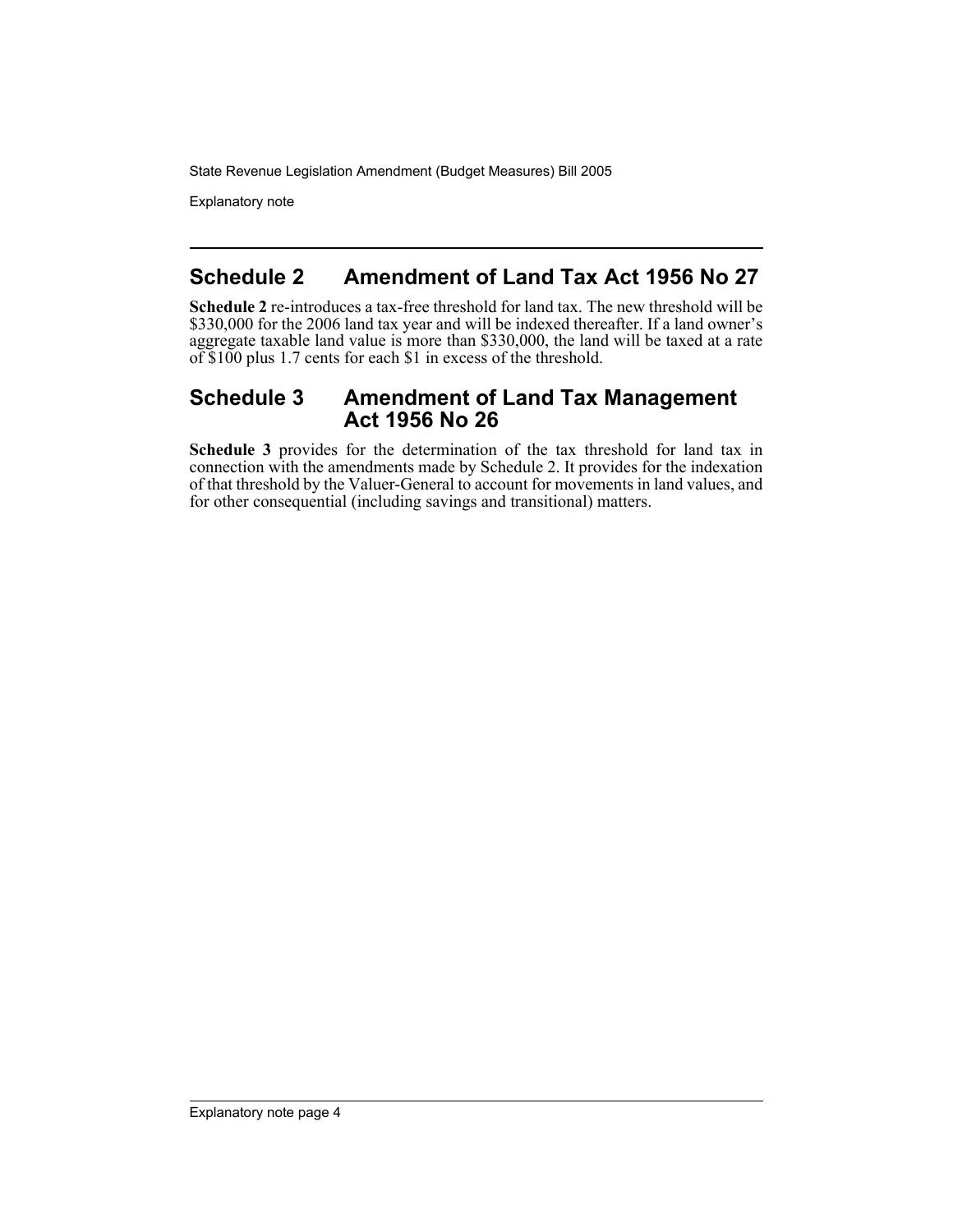First print



New South Wales

# **State Revenue Legislation Amendment (Budget Measures) Bill 2005**

# **Contents**

|    |                                                            | Page |
|----|------------------------------------------------------------|------|
| 1. | Name of Act                                                |      |
|    | Commencement                                               |      |
| 3  | Amendment of Acts                                          | 2    |
|    | Schedule 1 Amendment of Duties Act 1997 No 123             |      |
|    | Schedule 2 Amendment of Land Tax Act 1956 No 27            | 10   |
|    | Schedule 3 Amendment of Land Tax Management Act 1956 No 26 | 12   |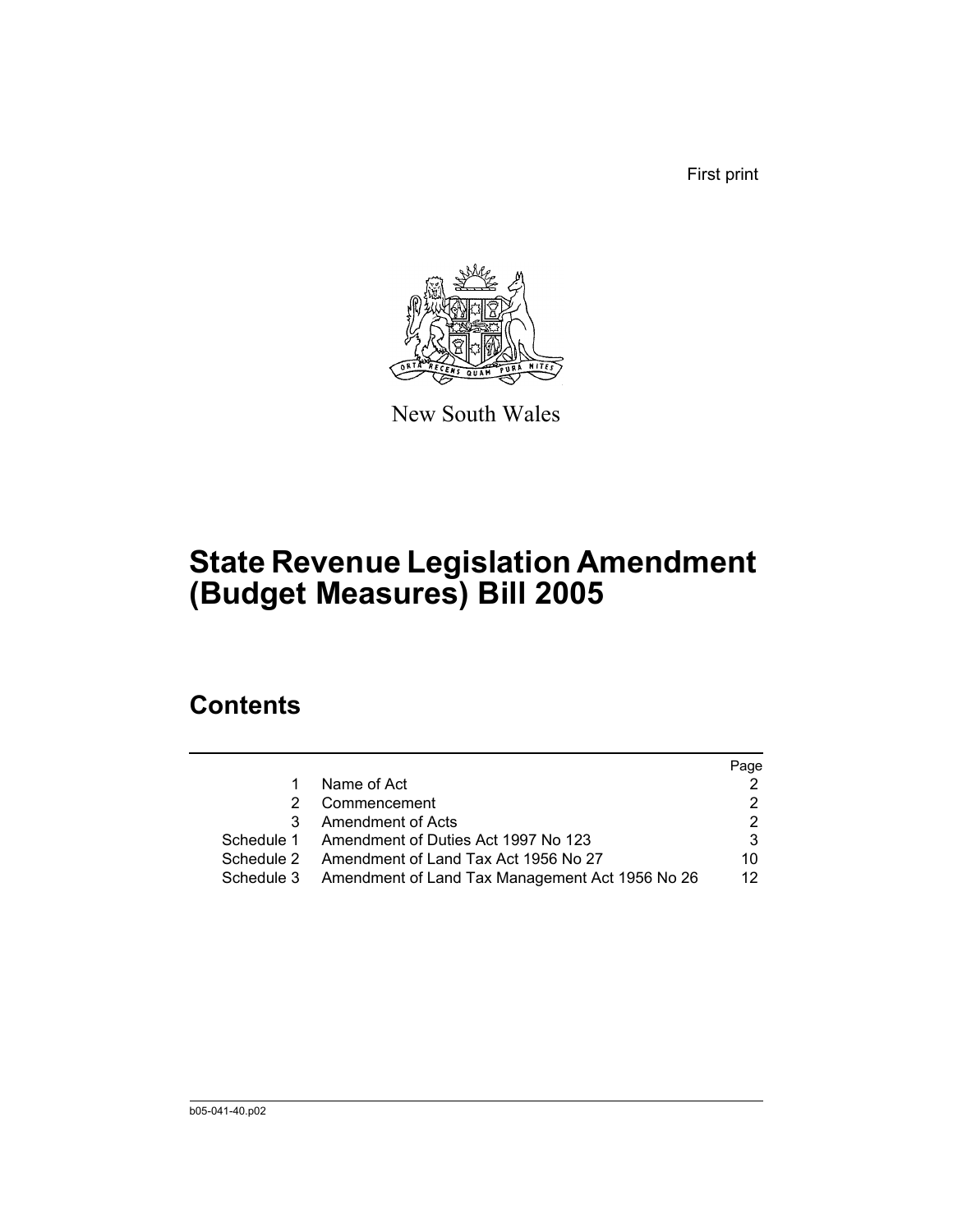**Contents** 

Page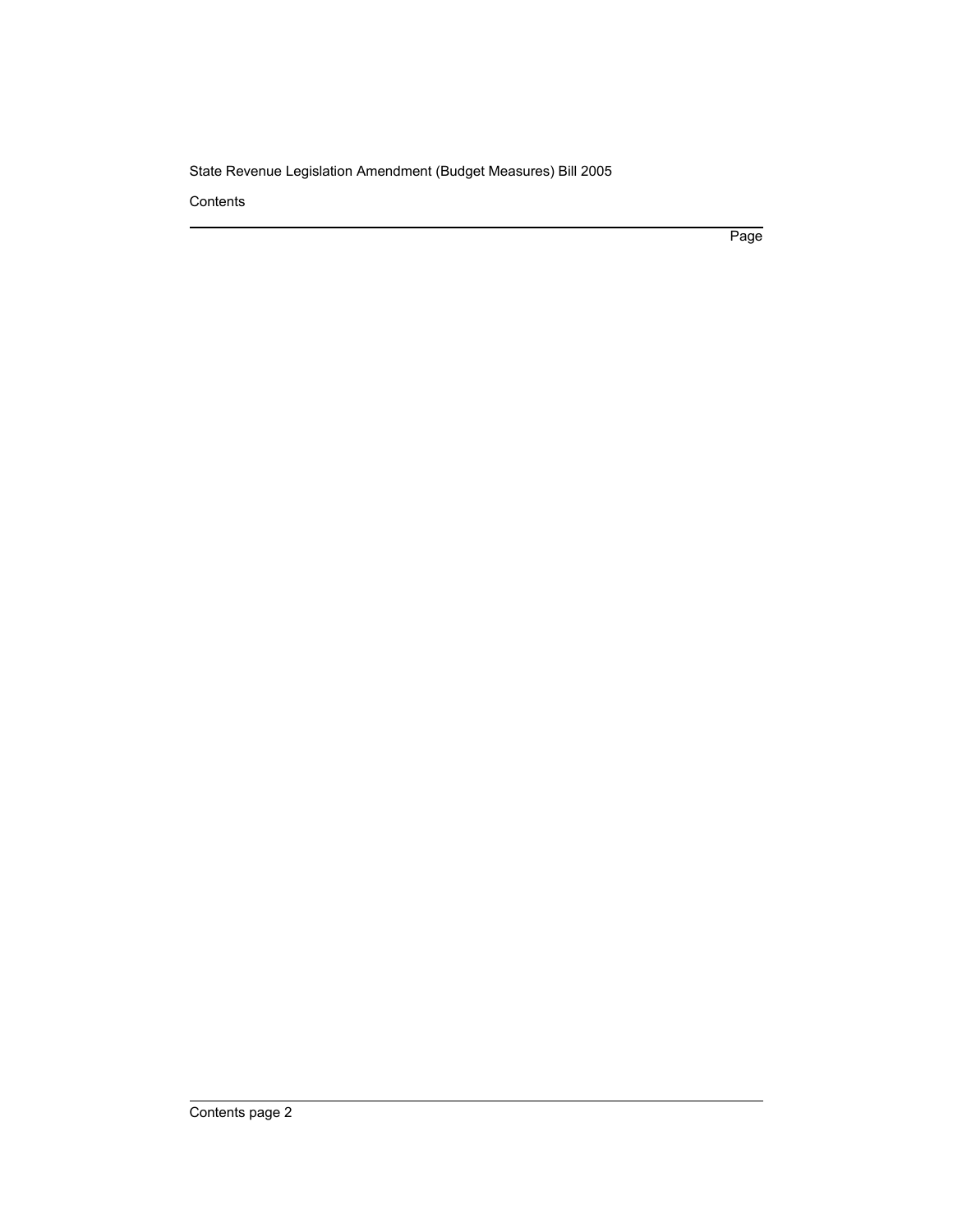

New South Wales

No , 2005

### **A Bill for**

An Act to make miscellaneous amendments to certain State revenue legislation; and for other purposes.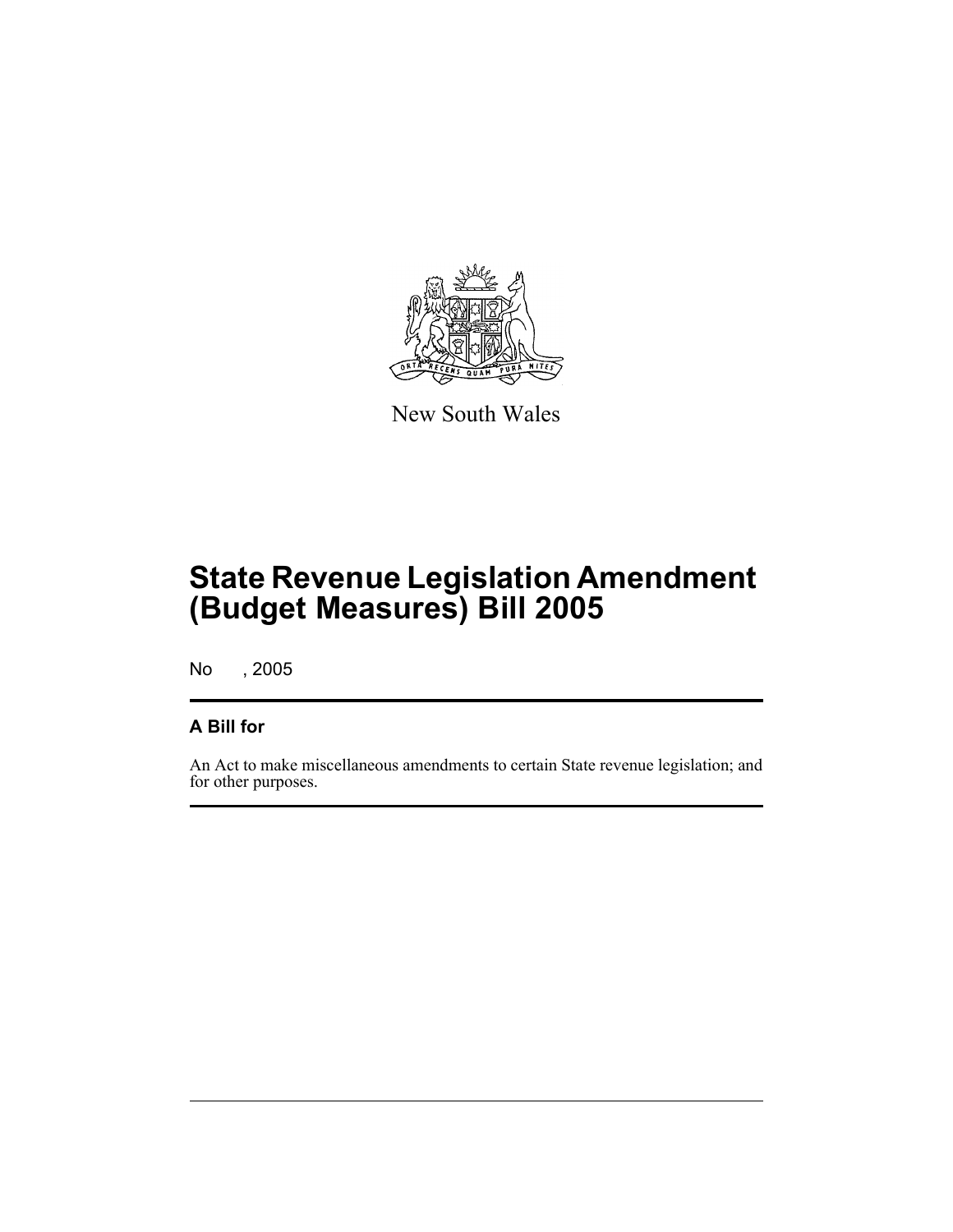|                  |     | The Legislature of New South Wales enacts:                                                  |                     |  |  |
|------------------|-----|---------------------------------------------------------------------------------------------|---------------------|--|--|
| Name of Act<br>1 |     |                                                                                             |                     |  |  |
|                  |     | This Act is the <i>State Revenue Legislation Amendment (Budget</i> )<br>Measures) Act 2005. | 3<br>$\overline{4}$ |  |  |
|                  |     | <b>Commencement</b>                                                                         | 5                   |  |  |
|                  | (1) | This Act commences on the date of assent, except as provided by<br>subsection $(2)$ .       | 6<br>$\overline{7}$ |  |  |
|                  | (2) | Schedule 1 [4]–[8] commence, or are taken to have commenced, on<br>1 August 2005.           | 8<br>9              |  |  |
| 3                |     | <b>Amendment of Acts</b>                                                                    | 10                  |  |  |
|                  |     | The Acts specified in the Schedules are amended as set out in those<br>Schedules.           | 11<br>12            |  |  |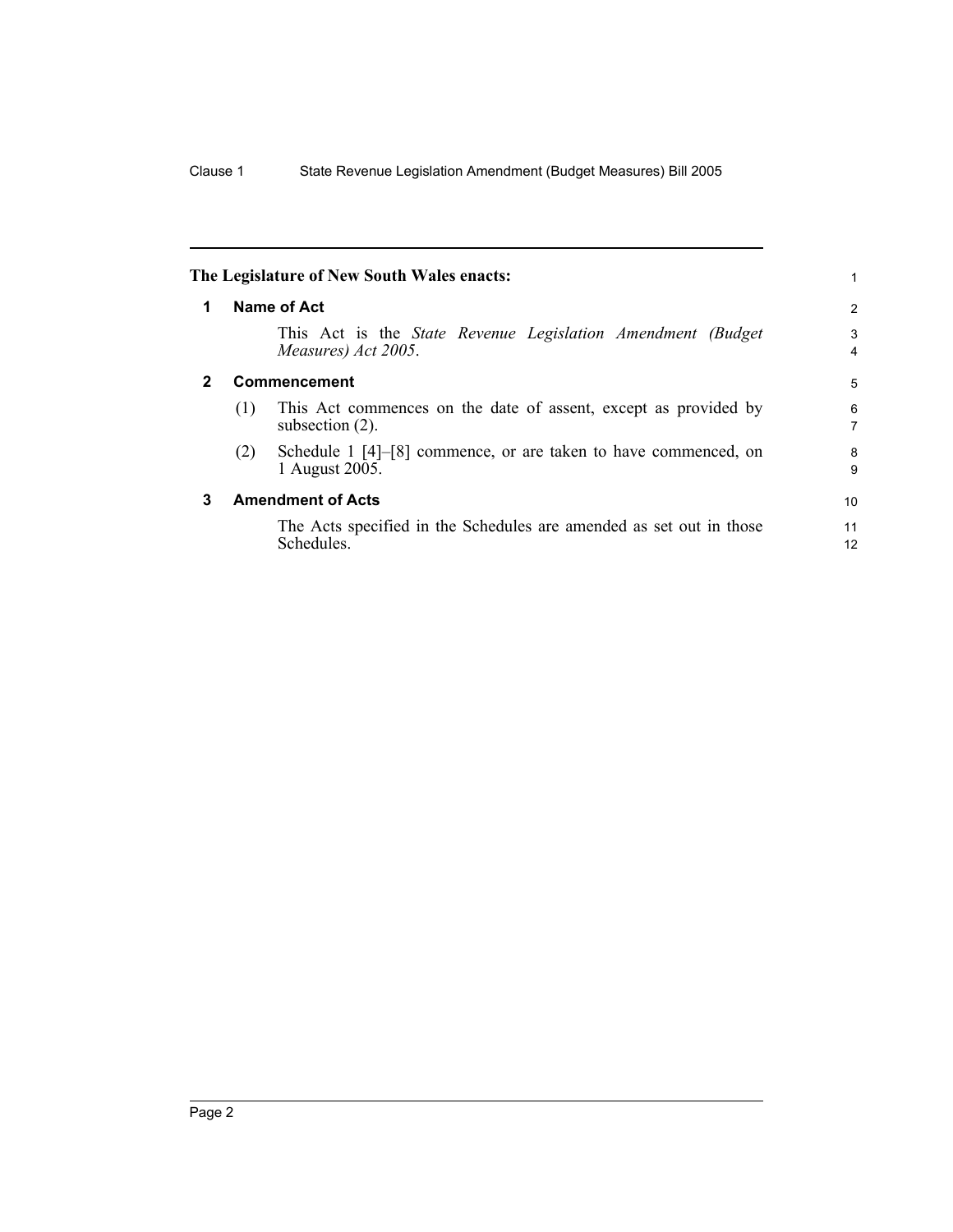Amendment of Duties Act 1997 No 123 Schedule 1

|       | <b>Schedule 1</b> | <b>Amendment of Duties Act 1997 No 123</b>                                                                                                                                                                                                                                                                                                                                                                                                                                                                                                                                                                                                                              | $\mathbf{1}$                                       |
|-------|-------------------|-------------------------------------------------------------------------------------------------------------------------------------------------------------------------------------------------------------------------------------------------------------------------------------------------------------------------------------------------------------------------------------------------------------------------------------------------------------------------------------------------------------------------------------------------------------------------------------------------------------------------------------------------------------------------|----------------------------------------------------|
|       |                   | (Section 3)                                                                                                                                                                                                                                                                                                                                                                                                                                                                                                                                                                                                                                                             | 2                                                  |
| [1]   |                   | Section 162M What is the vendor acquisition date?                                                                                                                                                                                                                                                                                                                                                                                                                                                                                                                                                                                                                       | 3                                                  |
|       |                   | Insert ", subject to this section" after "under Chapter 2" in section 162M (3).                                                                                                                                                                                                                                                                                                                                                                                                                                                                                                                                                                                         | 4                                                  |
| $[2]$ |                   | Section 162M (6) and (7)                                                                                                                                                                                                                                                                                                                                                                                                                                                                                                                                                                                                                                                | 5                                                  |
|       |                   | Insert after section $162M(5)$ :                                                                                                                                                                                                                                                                                                                                                                                                                                                                                                                                                                                                                                        | 6                                                  |
|       | (6)               | If the land-related property the subject of a vendor duty<br>transaction is held by the vendor subject to a trust and the vendor<br>acquired the property by means of a dutiable transaction that was<br>not chargeable with ad valorem duty:                                                                                                                                                                                                                                                                                                                                                                                                                           | $\overline{7}$<br>8<br>9<br>10                     |
|       |                   | the vendor acquisition date is taken to be the most recent<br>(a)<br>date (before that dutiable transaction occurred) on which<br>another dutiable transaction occurred, being a dutiable<br>transaction that was chargeable with ad valorem duty<br>under Chapter 2 as a transfer of the land-related property<br>(an <i>ad valorem duty transaction</i> ), and                                                                                                                                                                                                                                                                                                        | 11<br>12 <sup>2</sup><br>13<br>14<br>15<br>16      |
|       |                   | the vendor is taken, for the purposes of this Division, to<br>(b)<br>have acquired the land-related property on that date.                                                                                                                                                                                                                                                                                                                                                                                                                                                                                                                                              | 17<br>18                                           |
|       | (7)               | In a case referred to in subsection $(6)$ , if no ad valorem duty<br>transaction has occurred, sections 162I-162K do not apply to the<br>vendor duty transaction.                                                                                                                                                                                                                                                                                                                                                                                                                                                                                                       | 19<br>20<br>21                                     |
|       |                   | Note. If land-related property is the subject of a trust and a new trustee<br>is appointed, the acquisition of the legal interest by the trustee is<br>generally not chargeable with ad valorem duty under Chapter 2. Under<br>subsection (6), the vendor acquisition date is taken to be the most recent<br>date on which another dutiable transaction occurred that was<br>chargeable with ad valorem duty under Chapter 2, not the date on which<br>any new trustee acquired the legal interest to the property. Note that a<br>declaration of trust over land-related property is chargeable with duty as<br>if it were a transfer of the property under Chapter 2. | 22<br>23<br>24<br>25<br>26<br>27<br>28<br>29<br>30 |
| [3]   |                   | Section 163ZL What is the disposer acquisition date?                                                                                                                                                                                                                                                                                                                                                                                                                                                                                                                                                                                                                    | 31                                                 |
|       |                   | Insert after section $163ZL(2)$ :                                                                                                                                                                                                                                                                                                                                                                                                                                                                                                                                                                                                                                       | 32                                                 |
|       | (3)               | For the purposes of subsection $(1)$ $(a)$ , if the interest being<br>disposed of by the person was acquired by the person subject to<br>a trust, a reference to the person making the relevant disposal is<br>taken to be a reference to the beneficial owner or owners of that<br>interest.                                                                                                                                                                                                                                                                                                                                                                           | 33<br>34<br>35<br>36<br>37                         |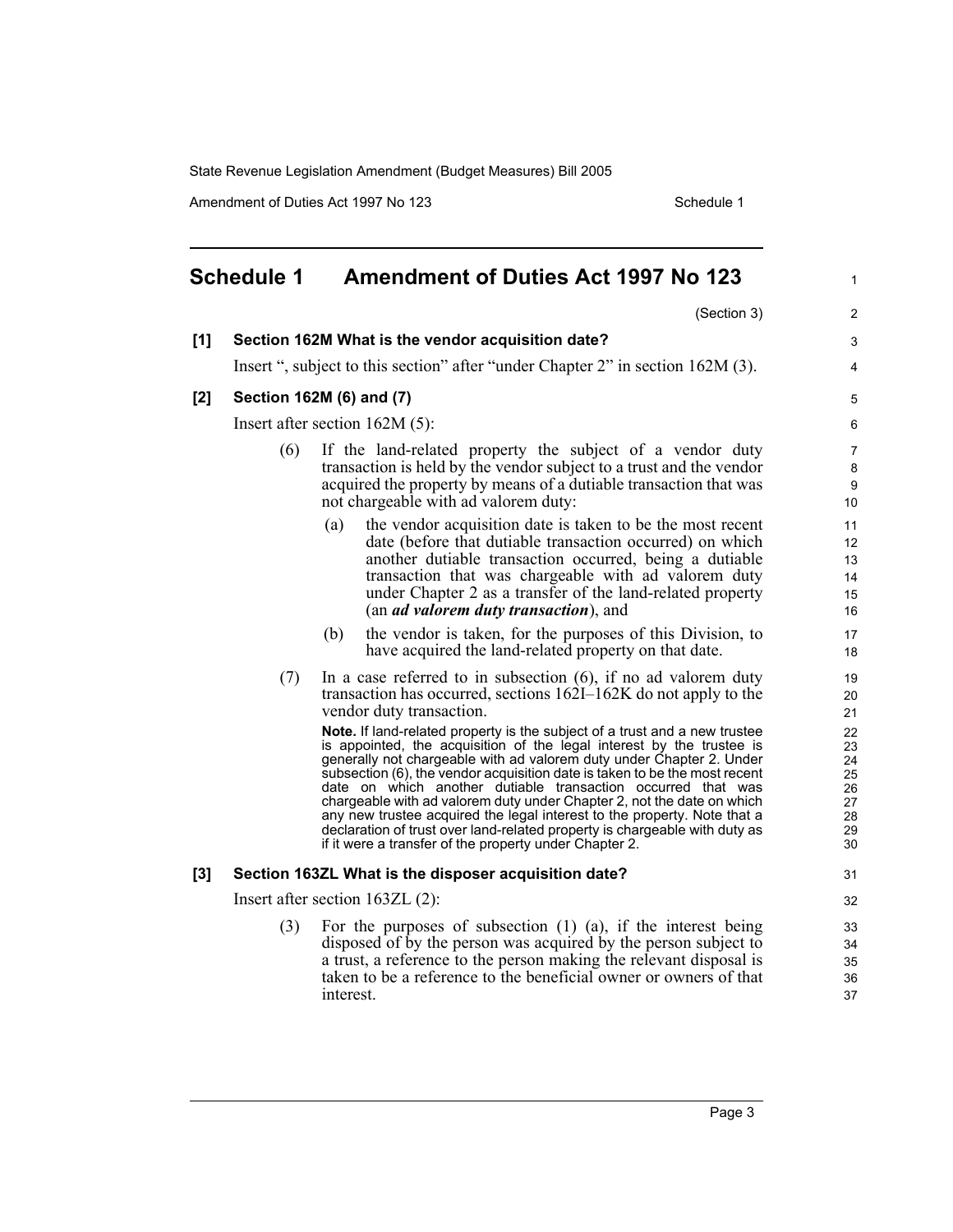Schedule 1 Amendment of Duties Act 1997 No 123

|     | (4)                                                          | For the purposes of subsection $(1)$ (b), if a linked entity (within<br>the meaning of section 163T) of a landholder acquires a land<br>holding, the landholder is taken to have acquired the land<br>holding.                                                                                                                                                                                                                                                         | 1<br>$\overline{c}$<br>3<br>4          |  |  |
|-----|--------------------------------------------------------------|------------------------------------------------------------------------------------------------------------------------------------------------------------------------------------------------------------------------------------------------------------------------------------------------------------------------------------------------------------------------------------------------------------------------------------------------------------------------|----------------------------------------|--|--|
| [4] |                                                              | Section 220 Refinancing of loans                                                                                                                                                                                                                                                                                                                                                                                                                                       | 5                                      |  |  |
|     |                                                              | Insert in alphabetical order in section $220(1)$ :                                                                                                                                                                                                                                                                                                                                                                                                                     | 6                                      |  |  |
|     |                                                              | <i>land used for aquaculture</i> means land subject to an aquaculture<br>permit (within the meaning of the <i>Fisheries Management Act</i>                                                                                                                                                                                                                                                                                                                             | $\boldsymbol{7}$<br>8                  |  |  |
|     |                                                              | $1994$ ).                                                                                                                                                                                                                                                                                                                                                                                                                                                              | 9                                      |  |  |
| [5] | Section 220 (3)-(3B)                                         |                                                                                                                                                                                                                                                                                                                                                                                                                                                                        | 10                                     |  |  |
|     |                                                              | Omit section 220 (3). Insert instead:                                                                                                                                                                                                                                                                                                                                                                                                                                  | 11                                     |  |  |
|     | (3)                                                          | A refinancing mortgage is taken to have been stamped with ad<br>valorem duty as a mortgage in respect of the duty-free<br>refinancing amount, except as provided by subsection (5).                                                                                                                                                                                                                                                                                    | 12<br>13<br>14                         |  |  |
|     | (3A)                                                         | For the purposes of this section, the <i>duty-free refinancing</i><br><i>amount</i> is the lesser of the following amounts:                                                                                                                                                                                                                                                                                                                                            | 15<br>16                               |  |  |
|     |                                                              | the maximum amount payable under or secured by the<br>(a)<br>earlier mortgage (being an amount in relation to which<br>mortgage duty has been paid or in relation to which an<br>exemption from duty has been obtained),                                                                                                                                                                                                                                               | 17<br>18<br>19<br>20                   |  |  |
|     |                                                              | \$1,000,000.<br>(b)                                                                                                                                                                                                                                                                                                                                                                                                                                                    | 21                                     |  |  |
|     | (3B)                                                         | However, if the refinancing mortgage is over land used for<br>primary production or land used for aquaculture, the <b><i>duty-free</i></b><br><i>refinancing amount</i> is the maximum amount payable under or<br>secured by the earlier mortgage (being an amount in relation to<br>which mortgage duty has been paid or in relation to which an<br>exemption from duty has been obtained).<br>Note. "Land used for primary production" is defined in the Dictionary. | 22<br>23<br>24<br>25<br>26<br>27<br>28 |  |  |
| [6] | <b>Section 220 (5)</b>                                       |                                                                                                                                                                                                                                                                                                                                                                                                                                                                        | 29                                     |  |  |
|     | Omit "maximum amount secured by the earlier mortgage".<br>30 |                                                                                                                                                                                                                                                                                                                                                                                                                                                                        |                                        |  |  |
|     |                                                              | Insert instead "duty-free refinancing amount".                                                                                                                                                                                                                                                                                                                                                                                                                         | 31                                     |  |  |
| [7] | Section 220 (8) (a)                                          |                                                                                                                                                                                                                                                                                                                                                                                                                                                                        | 32                                     |  |  |
|     |                                                              | Omit "maximum amount secured by the earlier mortgage".                                                                                                                                                                                                                                                                                                                                                                                                                 | 33                                     |  |  |
|     |                                                              | Insert instead "duty-free refinancing amount".                                                                                                                                                                                                                                                                                                                                                                                                                         | 34                                     |  |  |
|     |                                                              |                                                                                                                                                                                                                                                                                                                                                                                                                                                                        |                                        |  |  |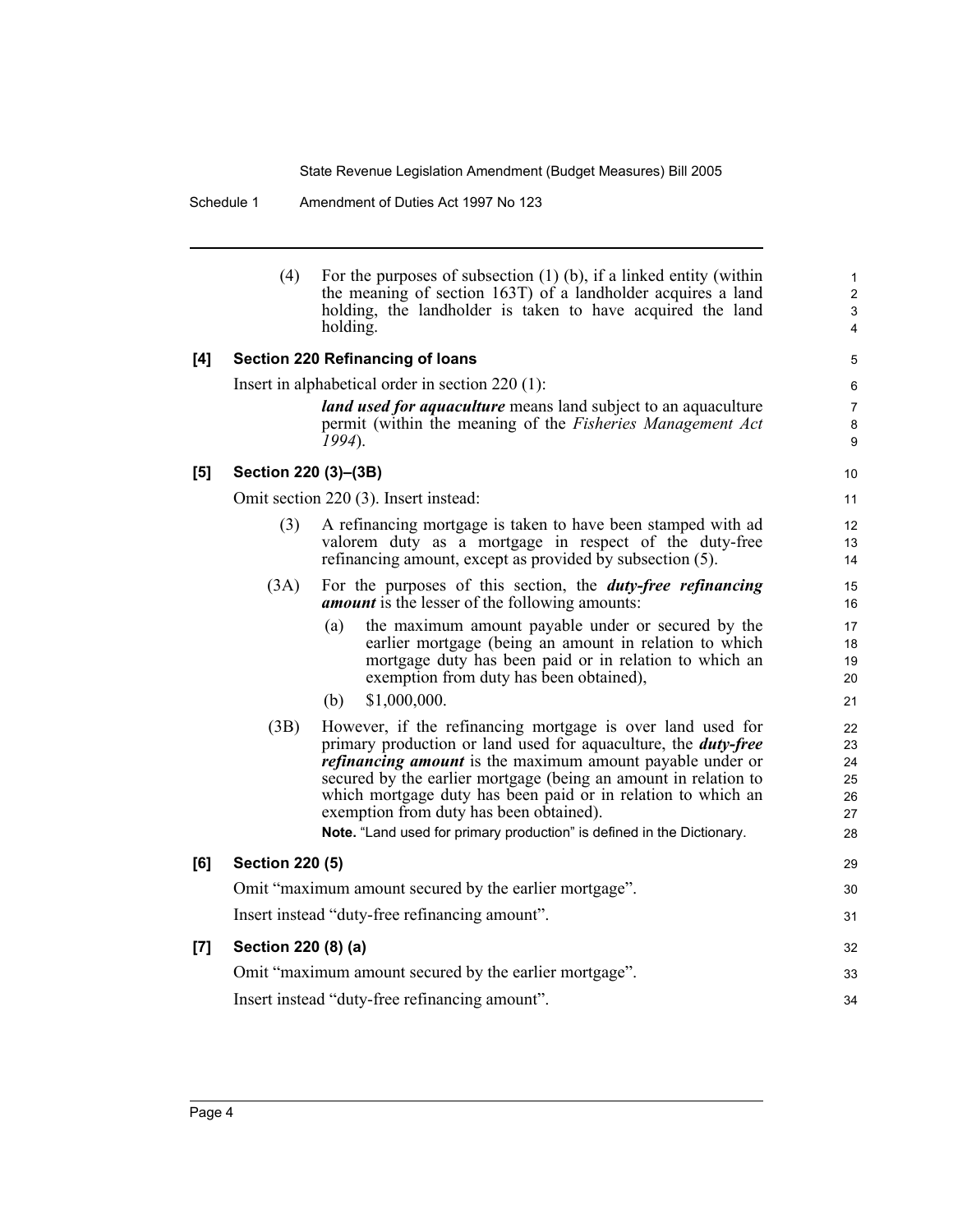Amendment of Duties Act 1997 No 123 Schedule 1

| [8]  | <b>Section 227A</b> |                                                                                                                                                                                                                                                                                                                                                                                      | 1                                |
|------|---------------------|--------------------------------------------------------------------------------------------------------------------------------------------------------------------------------------------------------------------------------------------------------------------------------------------------------------------------------------------------------------------------------------|----------------------------------|
|      |                     | Insert after section 227:                                                                                                                                                                                                                                                                                                                                                            | $\overline{c}$                   |
| 227A |                     | <b>Transfer of mortgages</b>                                                                                                                                                                                                                                                                                                                                                         | 3                                |
|      | (1)                 | If a mortgage is transferred (whether or not at the request or<br>direction of any party) to:                                                                                                                                                                                                                                                                                        | 4<br>5                           |
|      |                     | (a)<br>a person who, either in connection with the transfer or at a<br>later time, makes an advance or further advance under or<br>secured by the mortgage, or                                                                                                                                                                                                                       | 6<br>7<br>8                      |
|      |                     | a person who is a party to arrangements (referred to in<br>(b)<br>section 215) relating to such an advance or further<br>advance,                                                                                                                                                                                                                                                    | 9<br>10<br>11                    |
|      |                     | the transferred mortgage is taken, for the purpose of determining<br>its liability to duty under this Act, to be a new mortgage on which<br>no duty has been paid and is liable to duty in respect of the<br>advance or further advance accordingly.                                                                                                                                 | 12<br>13<br>14<br>15             |
|      | (2)                 | The date of first execution of the transferred mortgage is taken to<br>be:                                                                                                                                                                                                                                                                                                           | 16<br>17                         |
|      |                     | (a)<br>in the case of a mortgage where the advance or further<br>advance was made in connection with the transfer—the<br>date of first execution of the transfer, and                                                                                                                                                                                                                | 18<br>19<br>20                   |
|      |                     | (b)<br>in the case of a mortgage where the advance or further<br>advance was made at a later time—the date of the first such<br>advance or further advance.                                                                                                                                                                                                                          | 21<br>22<br>23                   |
|      | (3)                 | If an insufficient amount of duty has been paid on a mortgage to<br>which this section applies before it is taken by this section to be<br>a new mortgage, the Chief Commissioner is not prevented from<br>recovering at any time the amount of duty with which, in the<br>Chief Commissioner's opinion, the mortgage was properly<br>chargeable from the mortgagor or person bound. | 24<br>25<br>26<br>27<br>28<br>29 |
|      | (4)                 | This section does not apply to a mortgage referred to in section<br>$220(3B)$ .                                                                                                                                                                                                                                                                                                      | 30<br>31                         |
|      | (5)                 | This Chapter applies to a mortgage referred to in subsection (1)<br>in the same way as it applies to any other mortgage, except as<br>provided by subsection $(6)$ .                                                                                                                                                                                                                 | 32<br>33<br>34                   |
|      | (6)                 | For the purposes of section 218B (1), a transferred mortgage is<br>not considered to have been duly stamped in respect of any duty<br>paid before the transfer on advances made before the transfer.                                                                                                                                                                                 | 35<br>36<br>37                   |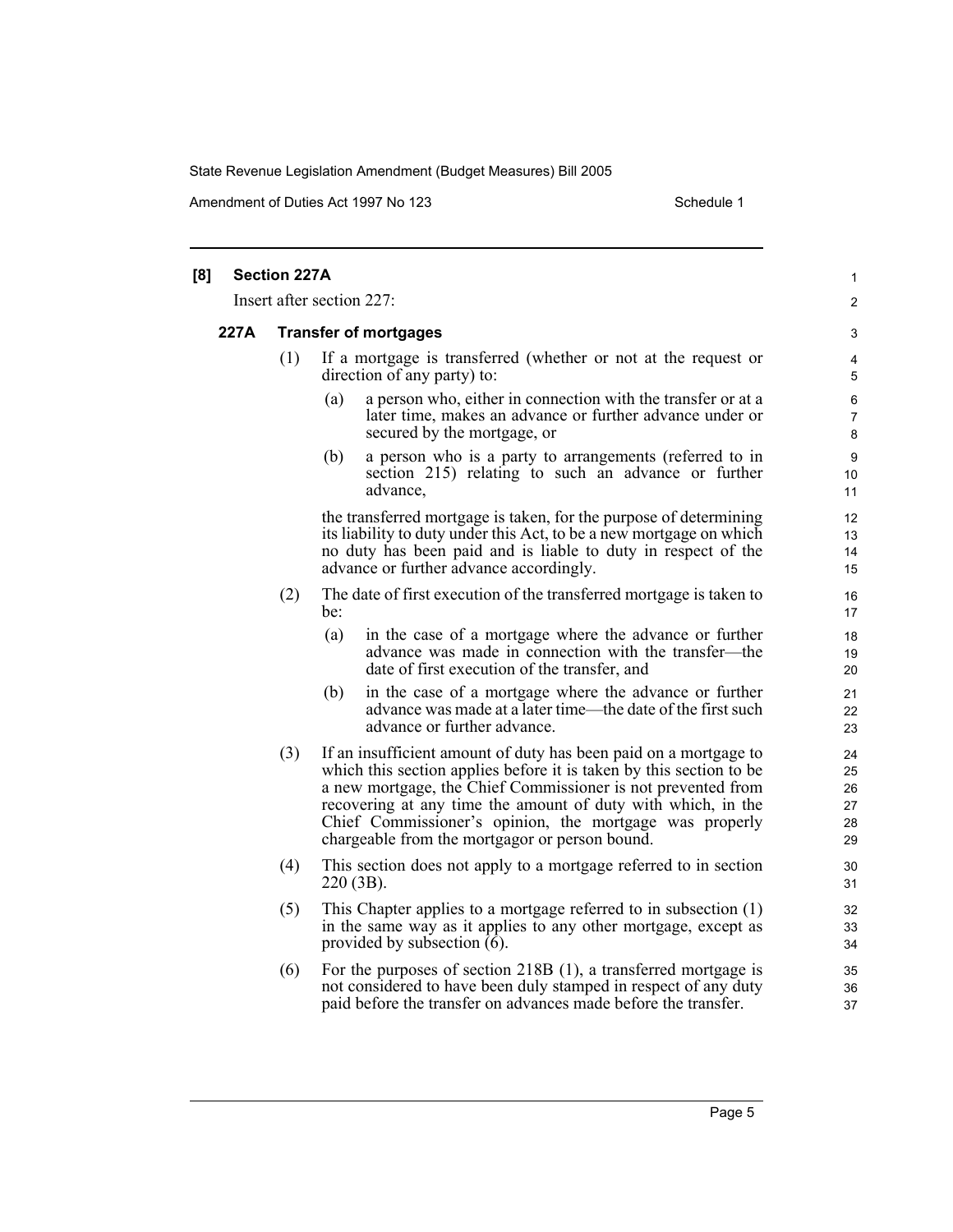Schedule 1 Amendment of Duties Act 1997 No 123

| [9] |      |     |            | Section 233 Types of general insurance                                                                                                                                                                                                                                                                                                                  | 1                                |
|-----|------|-----|------------|---------------------------------------------------------------------------------------------------------------------------------------------------------------------------------------------------------------------------------------------------------------------------------------------------------------------------------------------------------|----------------------------------|
|     |      |     |            | Omit section 233 (1) and (2). Insert instead:                                                                                                                                                                                                                                                                                                           | $\overline{\mathbf{c}}$          |
|     | (1)  |     | insurance. | For the purpose of charging duty, general insurance is divided<br>into 3 types, Type A insurance, Type B insurance and Type C                                                                                                                                                                                                                           | 3<br>4<br>5                      |
|     | (2)  |     |            | <b>Type A insurance</b> is general insurance other than Type B<br>insurance or Type C insurance.                                                                                                                                                                                                                                                        | 6<br>7                           |
|     | (2A) |     |            | <b>Type B insurance is:</b>                                                                                                                                                                                                                                                                                                                             | 8                                |
|     |      | (a) |            | motor vehicle insurance, being insurance covering any one<br>or more of the following:                                                                                                                                                                                                                                                                  | 9<br>10                          |
|     |      |     | (i)        | the loss (including the loss by the ft) of a motor<br>vehicle,                                                                                                                                                                                                                                                                                          | 11<br>12                         |
|     |      |     | (ii)       | damage to a motor vehicle,                                                                                                                                                                                                                                                                                                                              | 13                               |
|     |      |     | (iii)      | loss of or damage to property by a motor vehicle,                                                                                                                                                                                                                                                                                                       | 14                               |
|     |      |     |            | being a motor vehicle within the meaning of the Motor<br>Accidents Compensation Act 1999, or                                                                                                                                                                                                                                                            | 15<br>16                         |
|     |      | (b) |            | aviation insurance, being insurance covering any one or<br>more of the following:                                                                                                                                                                                                                                                                       | 17<br>18                         |
|     |      |     | (i)        | the loss (including the loss by theft) of an aircraft,                                                                                                                                                                                                                                                                                                  | 19                               |
|     |      |     | (ii)       | damage to aircraft,                                                                                                                                                                                                                                                                                                                                     | 20                               |
|     |      |     | (iii)      | the death of or injury to a person by an aircraft or a<br>thing falling from an aircraft,                                                                                                                                                                                                                                                               | 21<br>22                         |
|     |      |     | (iv)       | the loss of or damage to property by an aircraft or a<br>thing falling from an aircraft, or                                                                                                                                                                                                                                                             | 23<br>24                         |
|     |      | (c) |            | disability income insurance, being insurance effected by a<br>contract of insurance under which an amount is payable in<br>the event of disablement of the insured by accident or<br>sickness, or                                                                                                                                                       | 25<br>26<br>27<br>28             |
|     |      | (d) |            | occupational indemnity insurance, being insurance<br>covering liability arising out of the provision by a person<br>of professional services or other services, or                                                                                                                                                                                      | 29<br>30<br>31                   |
|     |      | (e) |            | hospital and ancillary health benefits insurance, being<br>insurance covering liability incurred in respect of fees or<br>charges for hospital treatment, or for health care ancillary<br>to hospital treatment, if the liability is not covered by an<br>organisation registered under Part VI of the National<br>Health Act 1953 of the Commonwealth. | 32<br>33<br>34<br>35<br>36<br>37 |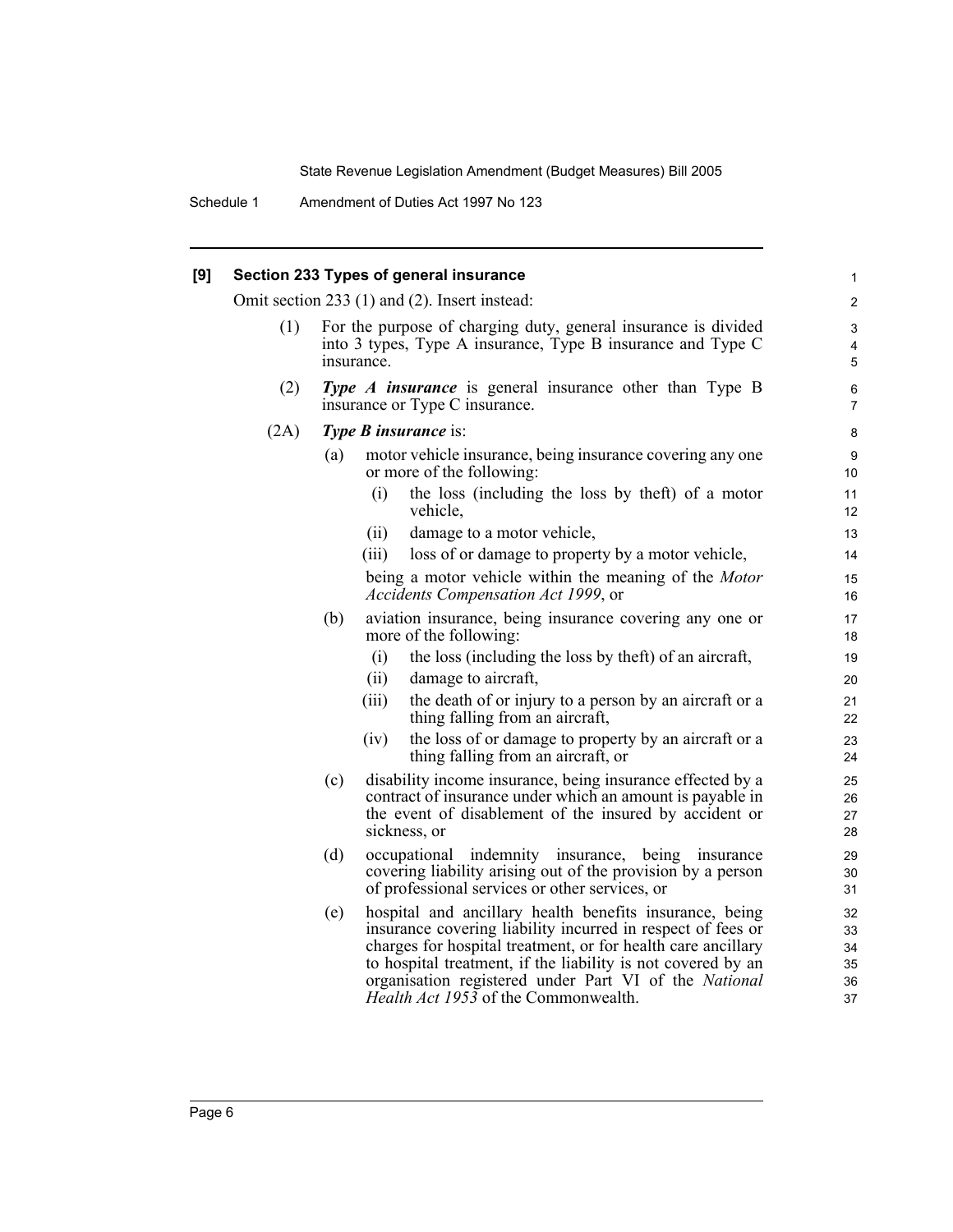Amendment of Duties Act 1997 No 123 Schedule 1

| $[10]$ |             | <b>Section 233 (3)</b> |            |                                                                                                                                                                                                 | 1                    |
|--------|-------------|------------------------|------------|-------------------------------------------------------------------------------------------------------------------------------------------------------------------------------------------------|----------------------|
|        |             |                        |            | Omit "Type B insurance". Insert instead "Type C insurance".                                                                                                                                     | $\overline{c}$       |
| $[11]$ |             | <b>Section 234</b>     |            |                                                                                                                                                                                                 | 3                    |
|        |             |                        |            | Omit the section. Insert instead:                                                                                                                                                               | 4                    |
|        | 234         |                        |            | What duty is payable?                                                                                                                                                                           | 5                    |
|        |             | (1)                    | insurance. | The amount of duty chargeable on the premium paid in relation<br>to a contract of insurance is 9% of the amount of the premium to<br>the extent to which the premium is paid to effect Type A   | 6<br>7<br>8<br>9     |
|        |             | (2)                    | insurance. | The amount of duty chargeable on the premium paid in relation<br>to a contract of insurance is 5% of the amount of the premium to<br>the extent to which the premium is paid to effect Type B   | 10<br>11<br>12<br>13 |
|        |             | (3)                    | insurance. | The amount of duty chargeable on the premium paid in relation<br>to a contract of insurance is 2.5% of the amount of the premium<br>to the extent to which the premium is paid to effect Type C | 14<br>15<br>16<br>17 |
| $[12]$ |             |                        |            | Section 253 Monthly returns and payment of duty                                                                                                                                                 | 18                   |
|        |             |                        |            | Insert after section $253$ (a) (ii):                                                                                                                                                            | 19                   |
|        |             |                        | (iii)      | the total amount of all premiums for Type C insurance paid<br>to the registered insurer in the preceding month, and                                                                             | 20<br>21             |
| $[13]$ |             |                        |            | Schedule 1 Savings, transitional and other provisions                                                                                                                                           | 22                   |
|        |             |                        |            | Insert at the end of clause $1(1)$ :                                                                                                                                                            | 23                   |
|        |             |                        | 2005       | State Revenue Legislation Amendment (Budget Measures) Act                                                                                                                                       | 24<br>25             |
| $[14]$ |             | <b>Schedule 1</b>      |            |                                                                                                                                                                                                 | 26                   |
|        |             |                        |            | Insert at the end of the Schedule (with appropriate Part and clause numbers):                                                                                                                   | 27                   |
|        | <b>Part</b> |                        |            | Provisions consequent on enactment of<br><b>State Revenue Legislation Amendment</b><br>(Budget Measures) Act 2005                                                                               | 28<br>29<br>30       |
|        |             |                        |            | Changes to vendor duty and land rich disposal concessions                                                                                                                                       | 31                   |
|        |             | (1)                    |            | The amendments made by the State Revenue Legislation<br>Amendment (Budget Measures) Act 2005 to sections 162M and                                                                               | 32<br>33             |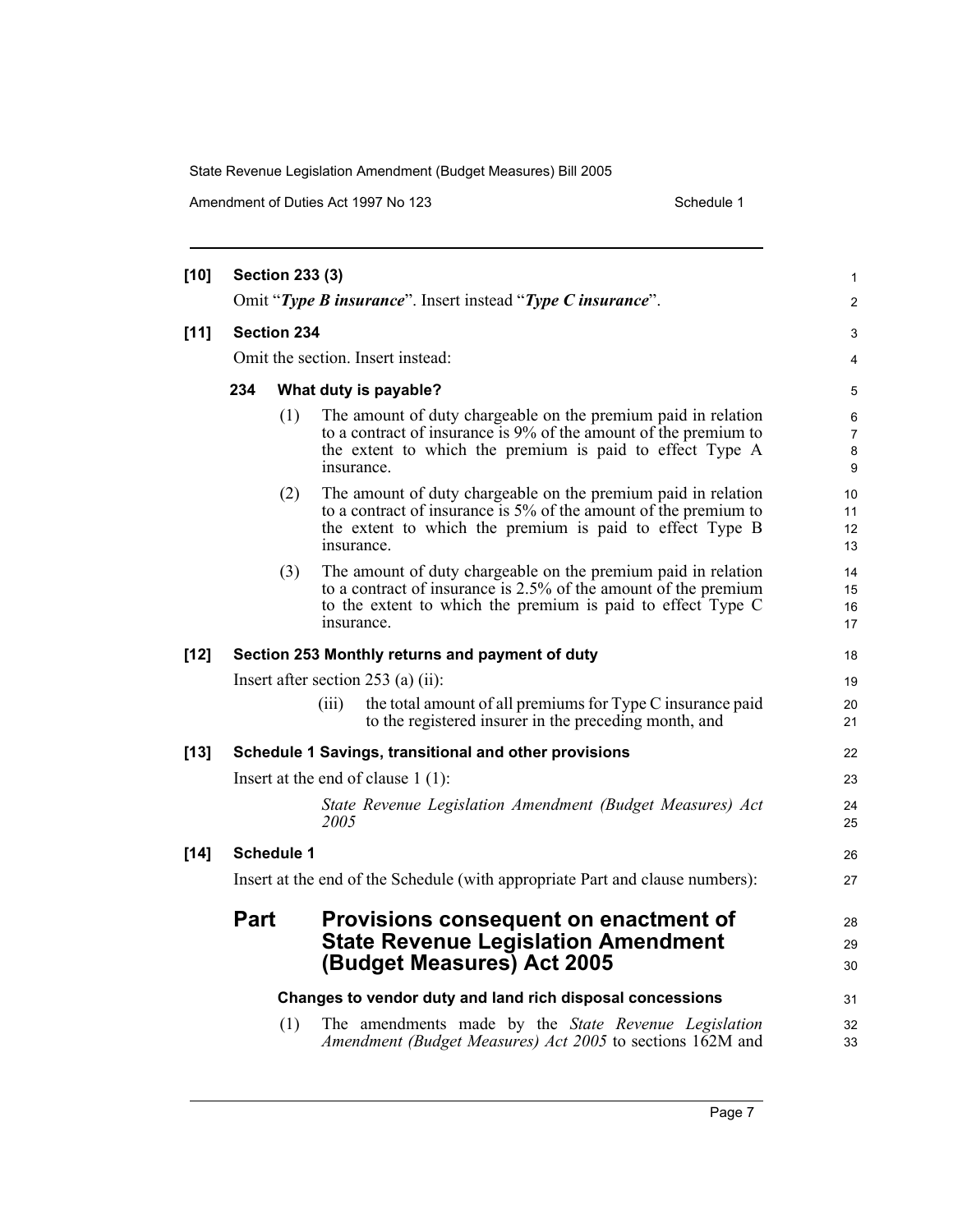Schedule 1 Amendment of Duties Act 1997 No 123

163ZL are taken to have effect as if they had commenced on the date on which the Bill for the *State Revenue Legislation Amendment (Budget Measures) Act 2005* was introduced in the Legislative Assembly (the *effective date*).

38 39 40

- (2) Accordingly, section 162M (6) applies in respect of any vendor duty transaction that occurs on or after the effective date and section 163ZL (3) and (4) apply in respect of any relevant disposal that is made on or after the effective date.
- (3) If a vendor duty transaction or relevant disposal that occurred or was made before the date of assent to the *State Revenue Legislation Amendment (Budget Measures) Act 2005* becomes chargeable with duty or additional duty as a result of the amendments made by that Act to sections 162M and 163ZL, the vendor duty transaction or relevant disposal is taken (if the duty or additional duty has not already been paid) to become chargeable with that duty or additional duty on the date of assent to that Act.
- (4) In section 162M, as amended by the *State Revenue Legislation Amendment (Budget Measures) Act 2005*:
	- (a) a reference to an ad valorem duty transaction includes an ad valorem duty transaction that occurred before the effective date, and
	- (b) a reference to Chapter 2 of this Act includes a reference to any corresponding provisions of the *Stamp Duties Act 1920* that have been repealed.

#### **Mortgage duty—refinancing**

- (1) The amendments made to section 220 by the *State Revenue Legislation Amendment (Budget Measures) Act 2005* apply to any refinancing mortgage (within the meaning of section 220) that is first executed on or after 1 August 2005, regardless of when the earlier mortgage that is discharged or to be discharged as part of the arrangements relating to the refinancing mortgage was first executed.
- (2) Section 227A, as inserted by the *State Revenue Legislation Amendment (Budget Measures) Act 2005*, applies to any mortgage transferred on or after 1 August 2005, regardless of when it was first executed.

#### **Insurance duty**

(1) The amendments made to Chapter 8 by the *State Revenue Legislation Amendment (Budget Measures) Act 2005* have effect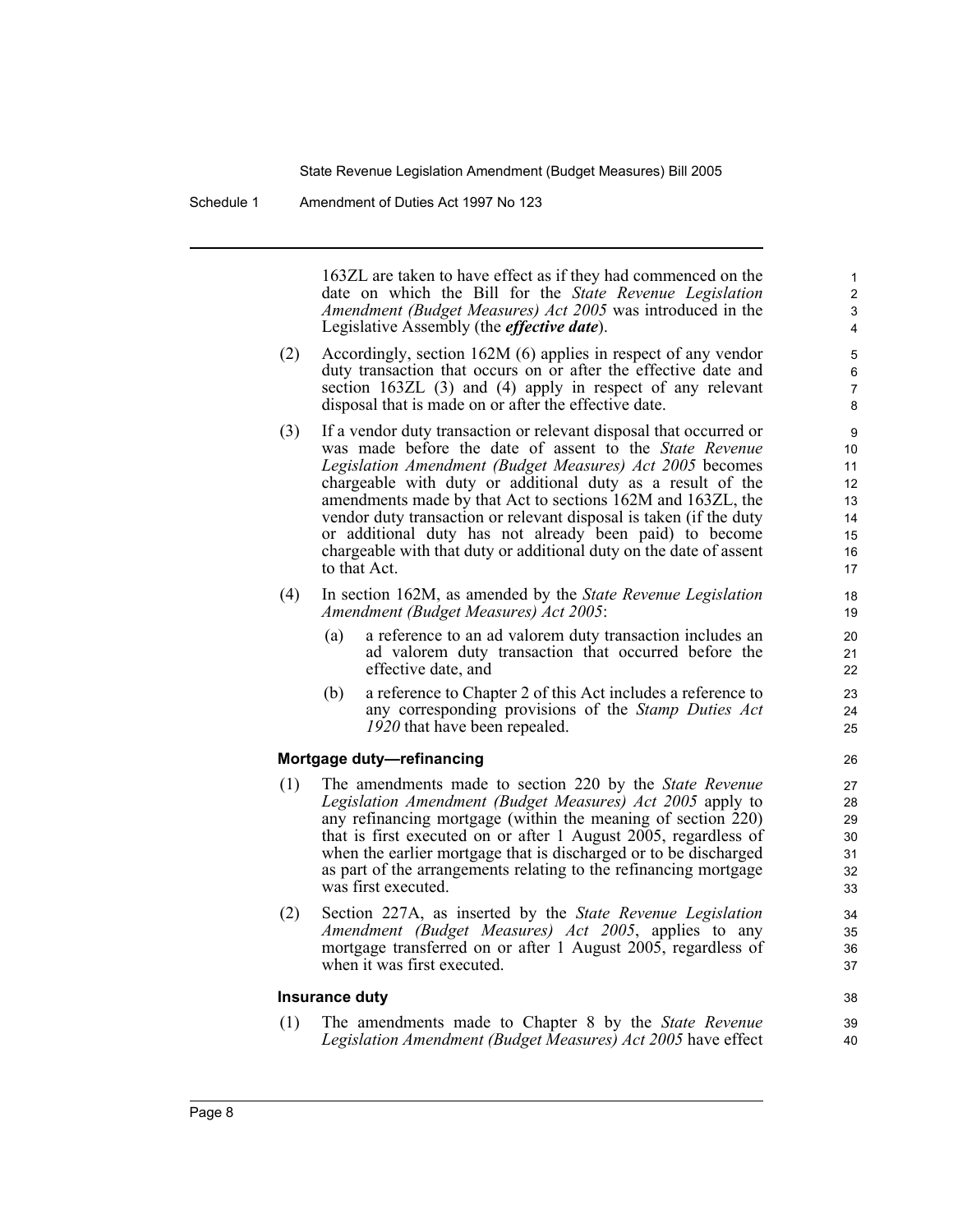Amendment of Duties Act 1997 No 123 Schedule 1

only in relation to premiums paid on or after the date of assent to that Act for contracts of insurance and renewals of contracts of insurance that take effect on or after 1 September 2005.

(2) Despite section 253, the Chief Commissioner may, having regard to the amendments made to Chapter 8 by the *State Revenue Legislation Amendment (Budget Measures) Act 2005*, determine the categories of premiums to be shown in a form of a return required to be lodged under that section on or before 21 August 2005 or a subsequent month.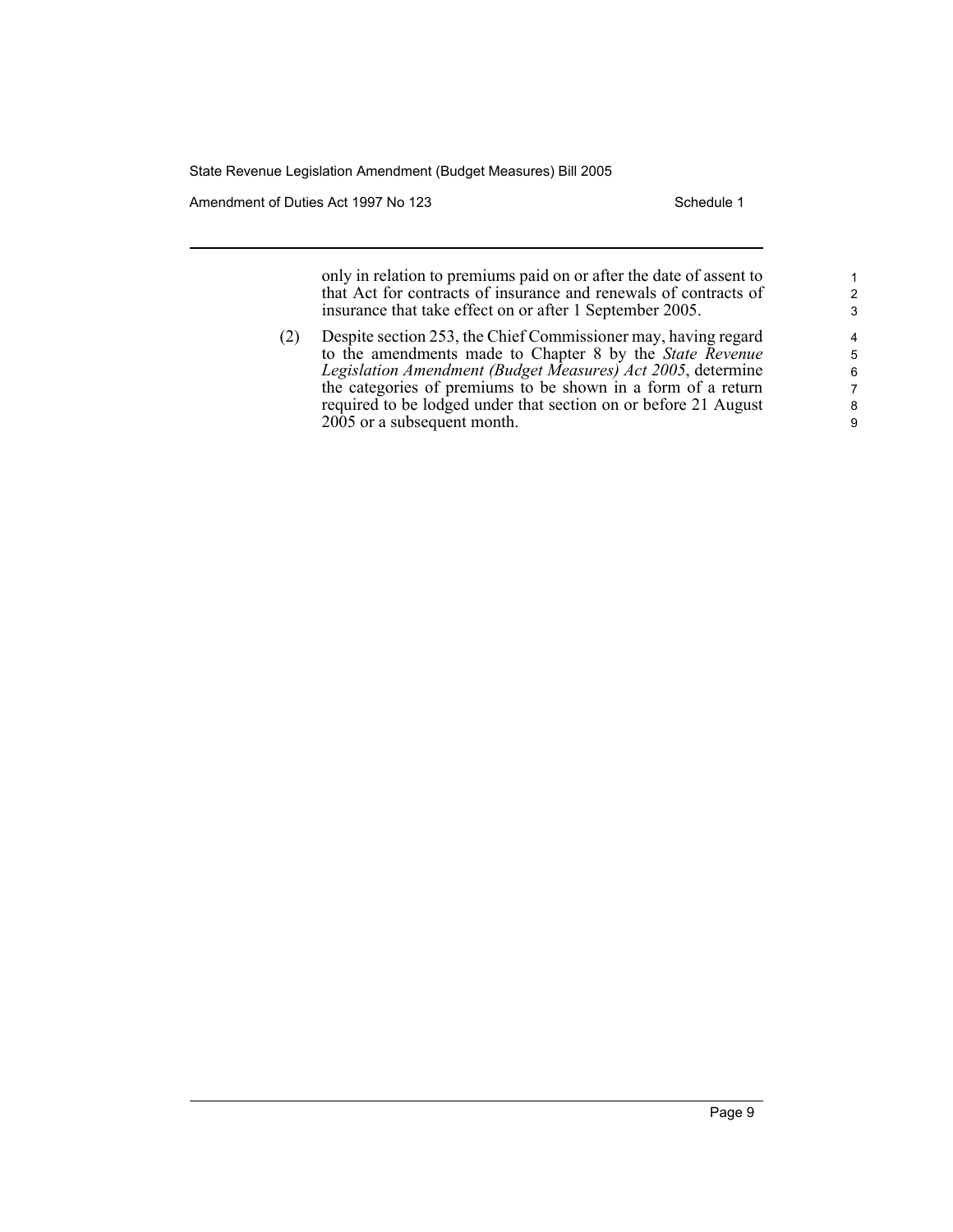1

Schedule 2 Amendment of Land Tax Act 1956 No 27

### **Schedule 2 Amendment of Land Tax Act 1956 No 27**

|     |     |                           |                   | (Section 3)                                                                                                                                                                                                                                                                                                                                                                                                                                                           | 2                                      |
|-----|-----|---------------------------|-------------------|-----------------------------------------------------------------------------------------------------------------------------------------------------------------------------------------------------------------------------------------------------------------------------------------------------------------------------------------------------------------------------------------------------------------------------------------------------------------------|----------------------------------------|
| [1] |     | <b>Section 2A</b>         |                   |                                                                                                                                                                                                                                                                                                                                                                                                                                                                       | 3                                      |
|     |     |                           |                   | Omit the section. Insert instead:                                                                                                                                                                                                                                                                                                                                                                                                                                     | 4                                      |
|     | 2A  |                           | <b>Definition</b> |                                                                                                                                                                                                                                                                                                                                                                                                                                                                       | 5                                      |
|     |     |                           |                   | In this Act:                                                                                                                                                                                                                                                                                                                                                                                                                                                          | 6                                      |
|     |     |                           |                   | tax threshold means:                                                                                                                                                                                                                                                                                                                                                                                                                                                  | $\overline{7}$                         |
|     |     |                           | (a)               | in relation to a land tax year before the 2005 land tax<br>year—the tax threshold determined in accordance with<br>section 62TB of the Principal Act, and                                                                                                                                                                                                                                                                                                             | 8<br>9<br>10                           |
|     |     |                           | (b)               | in relation to the 2006 land tax year or any subsequent land<br>tax year—the tax threshold determined in accordance with<br>section 62TBA of the Principal Act.                                                                                                                                                                                                                                                                                                       | 11<br>12<br>13                         |
| [2] |     | December 2005             |                   | Section 3AI Levy of land tax after 31 December 2004 and before 31                                                                                                                                                                                                                                                                                                                                                                                                     | 14<br>15                               |
|     |     |                           |                   | Omit "on 31 December in any year (commencing with 2004)" wherever<br>occurring in section 3AI $(1)$ and $(2)$ .                                                                                                                                                                                                                                                                                                                                                       | 16<br>17                               |
|     |     |                           |                   | Insert instead "on 31 December 2004".                                                                                                                                                                                                                                                                                                                                                                                                                                 | 18                                     |
| [3] |     | <b>Section 3AJ</b>        |                   |                                                                                                                                                                                                                                                                                                                                                                                                                                                                       | 19                                     |
|     |     | Insert after section 3AI: |                   |                                                                                                                                                                                                                                                                                                                                                                                                                                                                       | 20                                     |
|     | 3AJ |                           |                   | Levy of land tax after 31 December 2005                                                                                                                                                                                                                                                                                                                                                                                                                               | 21                                     |
|     |     | (1)                       |                   | Except as provided by subsection (2), in respect of the taxable<br>value of all the land owned by any person at midnight on 31<br>December in any year (commencing with 2005) there is to be<br>charged, levied, collected and paid under the provisions of the<br>Principal Act and in the manner prescribed under that Act, land<br>tax for the period of 12 months commencing on 1 January in the<br>next succeeding year and at the rates set out in Schedule 11. | 22<br>23<br>24<br>25<br>26<br>27<br>28 |
|     |     | (2)                       |                   | In respect of the taxable value of all the land owned by a person<br>at midnight on 31 December in any year (commencing with<br>2005) where:                                                                                                                                                                                                                                                                                                                          | 29<br>30<br>31                         |
|     |     |                           | (a)<br>(b)        | the owner is a company classified under section 29 of the<br>Principal Act as a non-concessional company, or<br>the land is subject to a special trust,                                                                                                                                                                                                                                                                                                               | 32<br>33<br>34                         |
|     |     |                           |                   |                                                                                                                                                                                                                                                                                                                                                                                                                                                                       |                                        |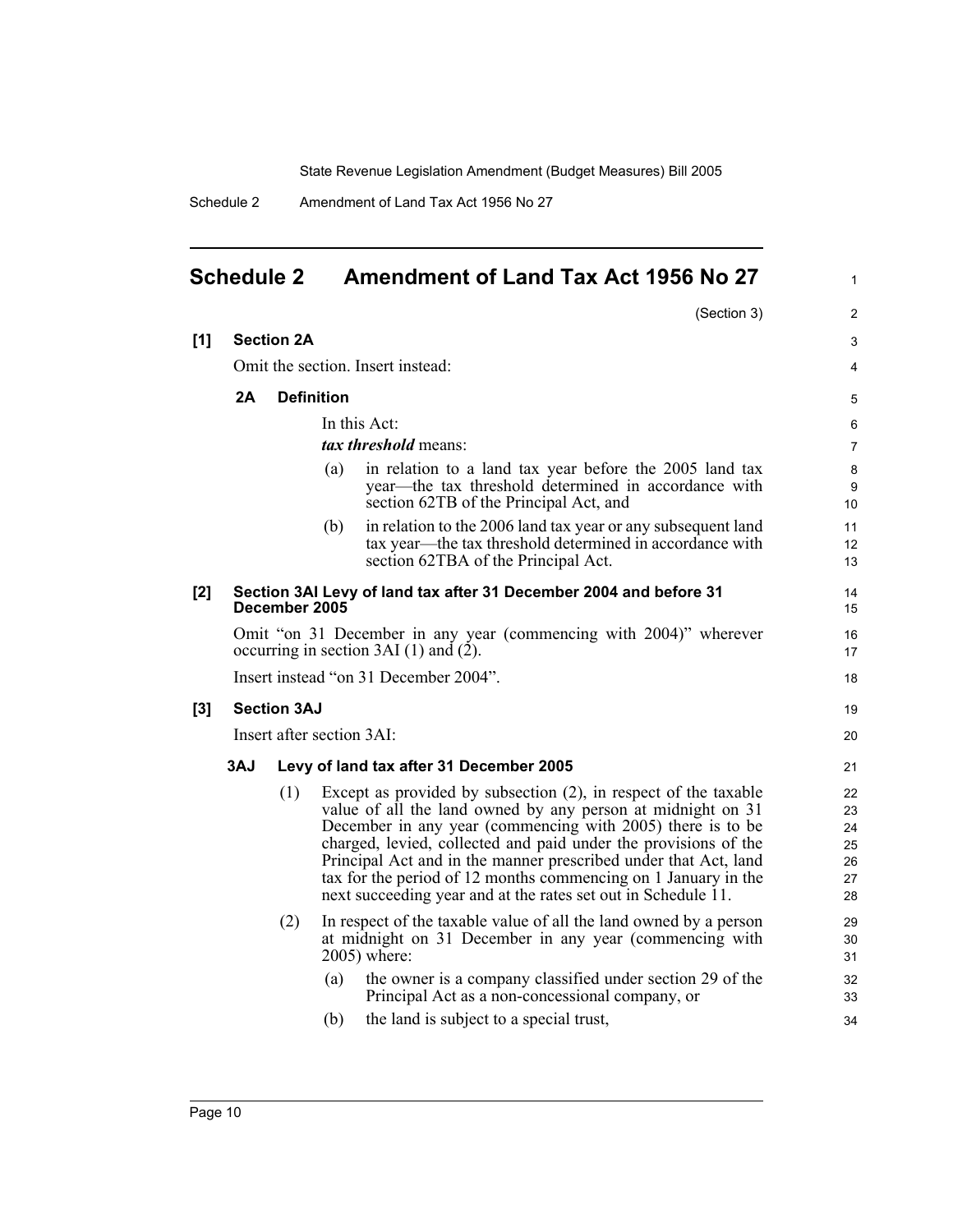Amendment of Land Tax Act 1956 No 27 Schedule 2

land tax for the period of 12 months commencing on 1 January in the next succeeding year is, except as provided by section 27 (2A) of the Principal Act, to be charged, levied, collected and paid as referred to in subsection (1) at the rate of 1.7 cents for each \$1 of the taxable value. (3) If the total amount of land tax payable pursuant to this section by any person in any year would, but for this subsection, be less than \$100, no land tax is payable. **[4] Schedule 11** Insert after Schedule 10: **Schedule 11** (Section 3AJ) 1 2 3 4 5 6 7 8 9 10 11 12

### **Where the taxable value assessed Rates of land tax payable under the Principal Act**

| is not more than the tax threshold | nil                                                            |
|------------------------------------|----------------------------------------------------------------|
| is more than the tax threshold     | \$100 plus 1.7c for each \$1 in excess of the<br>tax threshold |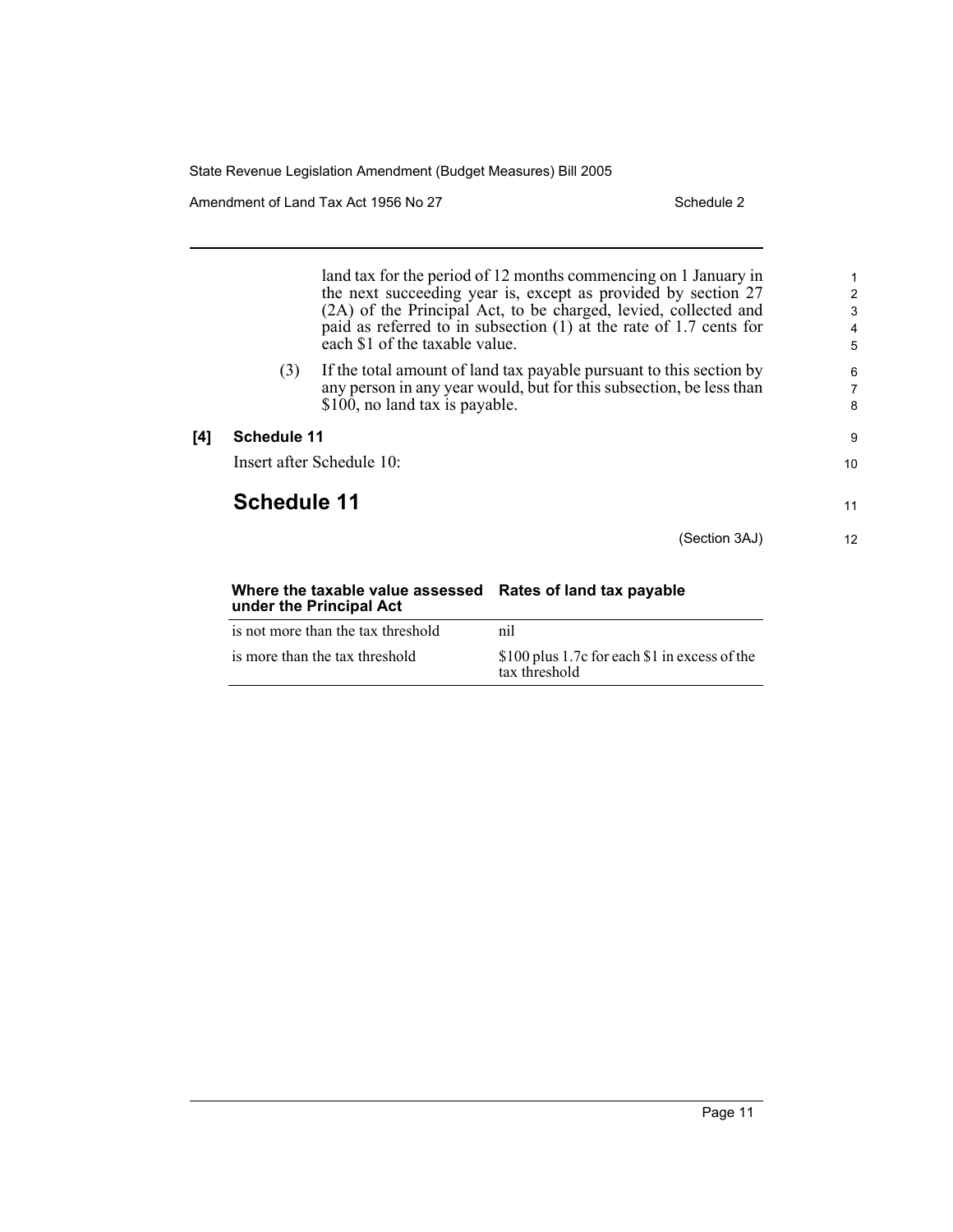1 2

Schedule 3 Amendment of Land Tax Management Act 1956 No 26

### **Schedule 3 Amendment of Land Tax Management Act 1956 No 26**

|       |          |                   | (Section 3)                                                                                                                                                                                                                                                                                                                                                                                                                                                                                                                       | 3                                                                    |
|-------|----------|-------------------|-----------------------------------------------------------------------------------------------------------------------------------------------------------------------------------------------------------------------------------------------------------------------------------------------------------------------------------------------------------------------------------------------------------------------------------------------------------------------------------------------------------------------------------|----------------------------------------------------------------------|
| [1]   |          |                   | Part 7, Division 4A, note                                                                                                                                                                                                                                                                                                                                                                                                                                                                                                         | $\overline{4}$                                                       |
|       |          |                   | Insert after the heading to Division 4A of Part 7:                                                                                                                                                                                                                                                                                                                                                                                                                                                                                | 5                                                                    |
|       |          |                   | <b>Note.</b> Sections 62TA and 62TB provide for the determination of the tax<br>threshold for the land tax years from 1998 to 2004. In 2004, the tax<br>threshold was abolished, with effect from the 2005 land tax year.<br>Accordingly, there is no tax threshold for the 2005 land tax year. The tax<br>threshold was then re-introduced, with effect from the 2006 land tax<br>year. Sections 62TBA and 62TBB provide for the determination of the<br>tax threshold for the 2006 land tax year and subsequent land tax years. | 6<br>$\overline{7}$<br>$\bf 8$<br>$\boldsymbol{9}$<br>10<br>11<br>12 |
| $[2]$ |          |                   | Section 62T Abolition of tax threshold from 2005 land tax year                                                                                                                                                                                                                                                                                                                                                                                                                                                                    | 13                                                                   |
|       |          |                   | Omit the section.                                                                                                                                                                                                                                                                                                                                                                                                                                                                                                                 | 14                                                                   |
| $[3]$ | pre-2004 |                   | Section 62TA Determination of change in NSW property values-                                                                                                                                                                                                                                                                                                                                                                                                                                                                      | 15<br>16                                                             |
|       |          | $(1)$ and $(3)$ . | Insert "before 2004" after "in each year" wherever occurring in section 62TA                                                                                                                                                                                                                                                                                                                                                                                                                                                      | 17<br>18                                                             |
| [4]   |          |                   | Section 62TA (2)                                                                                                                                                                                                                                                                                                                                                                                                                                                                                                                  | 19                                                                   |
|       |          |                   | Omit the subsection.                                                                                                                                                                                                                                                                                                                                                                                                                                                                                                              | 20                                                                   |
| [5]   |          |                   | Section 62TB Tax threshold-pre-2005 land tax year                                                                                                                                                                                                                                                                                                                                                                                                                                                                                 | 21                                                                   |
|       |          |                   | Insert "and before the 2005 land tax year" after "subsequent to the 1998 land<br>tax year" in section $62TB(2)$ .                                                                                                                                                                                                                                                                                                                                                                                                                 | 22<br>23                                                             |
| [6]   |          |                   | Section 62TB (5)                                                                                                                                                                                                                                                                                                                                                                                                                                                                                                                  | 24                                                                   |
|       |          |                   | Insert "before 2004" after "in each year".                                                                                                                                                                                                                                                                                                                                                                                                                                                                                        | 25                                                                   |
| $[7]$ |          |                   | <b>Sections 62TBA and 62TBB</b>                                                                                                                                                                                                                                                                                                                                                                                                                                                                                                   | 26                                                                   |
|       |          |                   | Insert after section 62TB:                                                                                                                                                                                                                                                                                                                                                                                                                                                                                                        | 27                                                                   |
|       | 62TBA    |                   | Tax threshold-2006 land tax year and subsequent years                                                                                                                                                                                                                                                                                                                                                                                                                                                                             | 28                                                                   |
|       |          | (1)               | The tax threshold for the 2006 land tax year is \$330,000.                                                                                                                                                                                                                                                                                                                                                                                                                                                                        | 29                                                                   |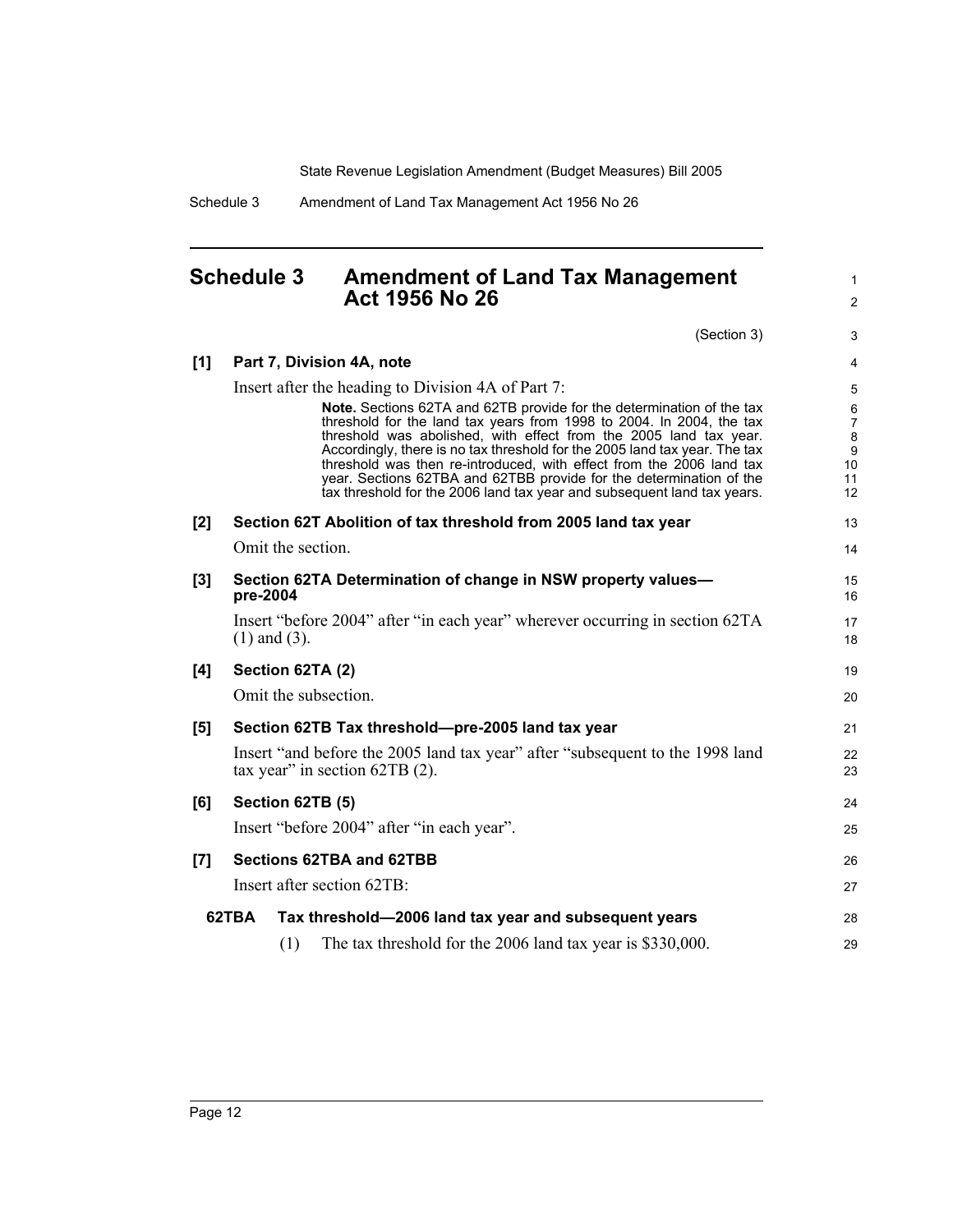Amendment of Land Tax Management Act 1956 No 26 Schedule 3

1 2 3

(2) The tax threshold for a land tax year subsequent to the 2006 land tax year is to be determined in accordance with the following formula:

 $T \times (100\% + I)$ 

where:

*T* is the tax threshold for the previous land tax year.

*I* is the indexation factor for the land tax year, determined in accordance with section 62TBB.

- (3) A tax threshold determined in accordance with this section is to be rounded off to the nearest \$1,000.
- (4) On or before 15 October in each year (commencing with 2006), the Valuer-General is to publish in the Gazette the tax threshold applicable to the following land tax year, as determined in accordance with this section.

#### **62TBB Determination of indexation factor**

- (1) During the month of September in each year (commencing with 2006), the Valuer-General is to determine:
	- (a) the average land values of land within residential, commercial, business and industrial zones in New South Wales at 1 July in that year, and
	- (b) the percentage by which those average land values have changed between 1 July in the year preceding the determination and 1 July in the year in which the determination is made (*the percentage change in land values*).
- (2) For the purpose of determining the tax threshold for a land tax year subsequent to the 2006 land tax year, the *indexation factor* is:
	- (a) the percentage change in land values determined by the Valuer-General in the year preceding the land tax year, or
	- (b) if the Valuer-General determines in the year preceding the land tax year that the average land values of land within residential, commercial, business and industrial zones in New South Wales at 1 July in that year are less than the average land values of land within residential, commercial, business and industrial zones in New South Wales at 1 July in any previous year (excluding any year before 2005) zero.